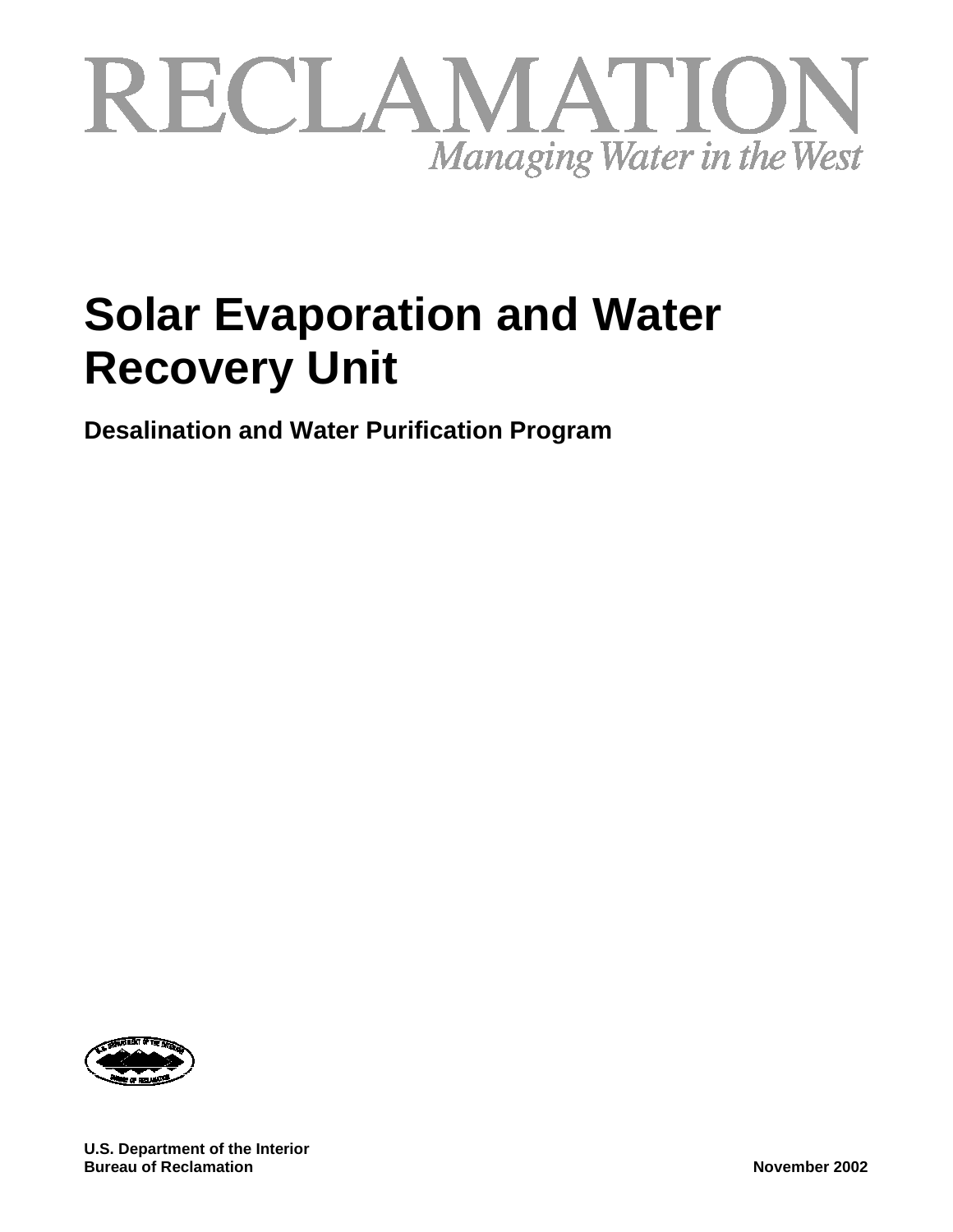# **Contents**

Page